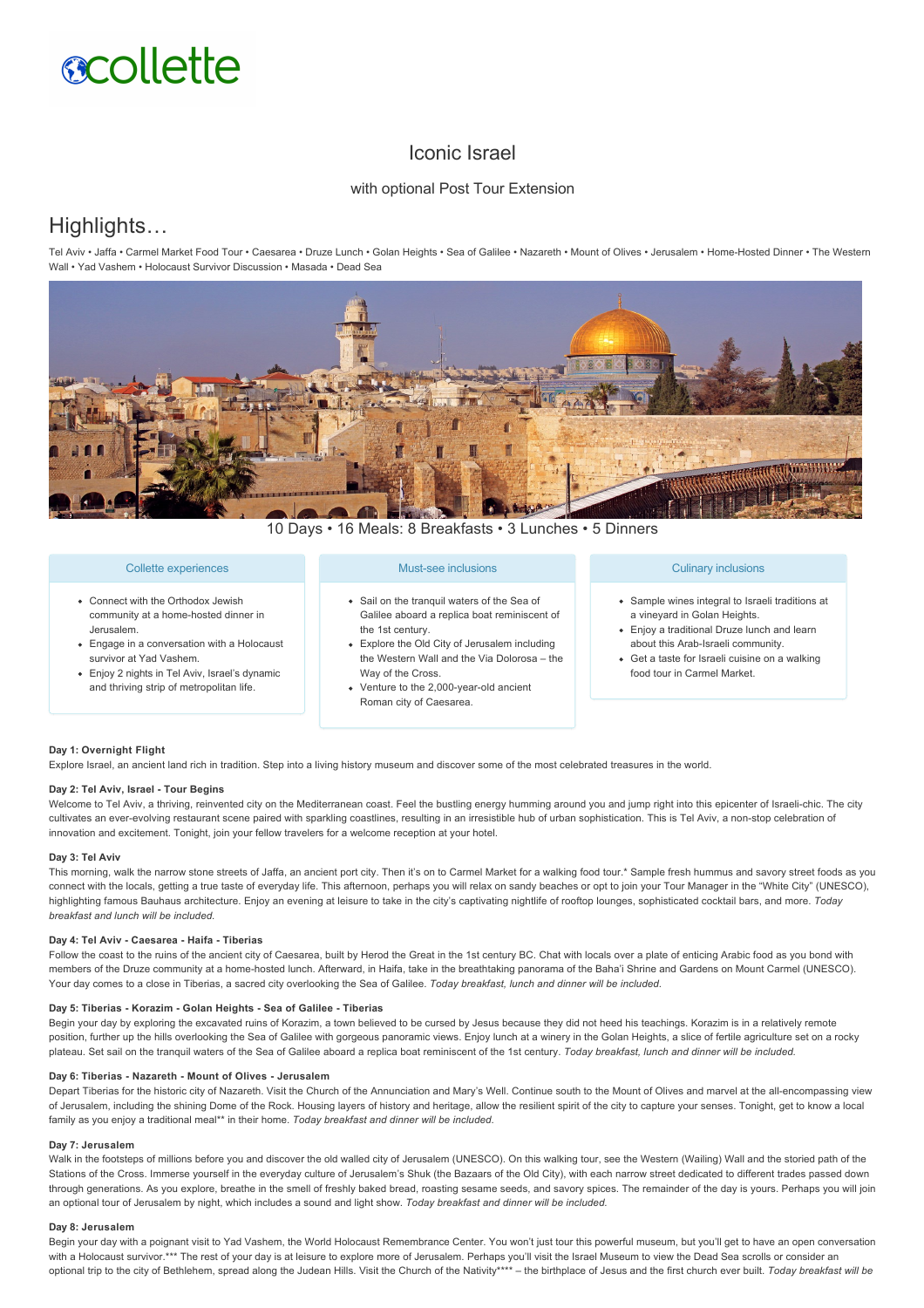#### **Day 9: Jerusalem Masada Dead Sea Jerusalem**

Travel to the desert fortress of Masada (UNESCO), situated on a cliff next to the Dead Sea. Ascend the ancient walls of Masada by cable car and explore Herod's Palaces, the Roman Camp, and the Synagogue. Float in the tranguil healing waters of the Dead Sea, experiencing its unique natural buoyancy. This evening, join your fellow travelers for a farewell dinner and toast the end to an incredible journey. *Today breakfast and dinner will be included.*

optional trip to the city of Bethlehem, spread along the Judean Hills. Visit the Church of the Nativity\*\*\*\* – the birthplace of Jesus and the first church ever built. *Today breakfast will be*

#### **Day 10: Jerusalem Tour Ends**

Your tour comes to a close today. *Today breakfast will be included.*

#### Experience It! Jerusalem's Old City: A Confluence of Faiths

Enter through the sacred gates to a labyrinth of winding cobblestone streets, densely packed inside an area less than a single square mile. In spite of its diminutive size, the walled Old City is of great symbolic importance for Judaism, Christianity, and Islam. Journey to venerable locations that have existed for 30 centuries. Stroll the Via Dolorosa, or the Way of the Cross, following in the footsteps of Jesus Christ's crucifixion, burial, and resurrection. Experience the solemnity of the Western Wall, the only surviving remnant of Judaism's most sacred shrine, the Temple Mount. Gaze in awe at the Dome of the Rock that Muslims believe is the site of the Prophet Muhammad's ascension to Heaven.

| Your itinerary at a glance                                                                                                                                                                                                                                                                                                                                                        |                                                                         | Please Note:                                                                                                                                                                                                                                                                                                                                                                                                                                                                                                                                                                                                                                                                                               |
|-----------------------------------------------------------------------------------------------------------------------------------------------------------------------------------------------------------------------------------------------------------------------------------------------------------------------------------------------------------------------------------|-------------------------------------------------------------------------|------------------------------------------------------------------------------------------------------------------------------------------------------------------------------------------------------------------------------------------------------------------------------------------------------------------------------------------------------------------------------------------------------------------------------------------------------------------------------------------------------------------------------------------------------------------------------------------------------------------------------------------------------------------------------------------------------------|
| Day 1                                                                                                                                                                                                                                                                                                                                                                             | Overnight Flight                                                        | Economy air rate and schedule are applicable for groups of 10 or more traveling on the same flights and<br>dates.                                                                                                                                                                                                                                                                                                                                                                                                                                                                                                                                                                                          |
| Days 2, 3                                                                                                                                                                                                                                                                                                                                                                         | Isrotel Tower Hotel, Tel Aviv or<br>Leonardo City Tower Hotel, Tel Aviv | Proper dress is required when visiting religious sites, sanctuaries, basilicas, etc.<br>To complete your tour, we include roundtrip airport-to-hotel transfers when purchasing our airfare with your<br>tour. If you have arranged for your own air, we are pleased to provide you the option of purchasing these<br>transfers. Please note that all transfers will leave at pre-scheduled times.<br>This itinerary is focused on culture, history and everyday life. While at some sites, there may be free time for<br>individual reflection, this tour is not suitable for travelers or groups who wish to organize religious functions or<br>utilize travel time on the coach for devotion and prayer. |
| Days 4, 5                                                                                                                                                                                                                                                                                                                                                                         | Leonardo Plaza Hotel, Tiberias                                          |                                                                                                                                                                                                                                                                                                                                                                                                                                                                                                                                                                                                                                                                                                            |
| Days $6-9$                                                                                                                                                                                                                                                                                                                                                                        | Dan Panorama, Jerusalem or Dan<br>Boutique Jerusalem Hotel, Jerusalem   |                                                                                                                                                                                                                                                                                                                                                                                                                                                                                                                                                                                                                                                                                                            |
| On some dates alternate hotels may be used.                                                                                                                                                                                                                                                                                                                                       |                                                                         | *If the food market tour falls on a Saturday or a Jewish holiday, then your food tour will take place at the<br>Mahane Yehuda Market while in Jerusalem.                                                                                                                                                                                                                                                                                                                                                                                                                                                                                                                                                   |
| <b>Collette's Flagship:</b> Collette's tours open the door to a world<br>of amazing destinations. Marvel at must-see sights, sample<br>regional cuisine, stay in centrally located hotels and connect<br>with new and captivating cultures. These itineraries offer an<br>inspiring and easy way to experience the world, where an<br>expert quide takes care of all the details. |                                                                         | ***Due to fragile health conditions of Holocaust survivors, on occasion this interaction may be replaced with the<br>screening of a poignant recorded testimony.                                                                                                                                                                                                                                                                                                                                                                                                                                                                                                                                           |
|                                                                                                                                                                                                                                                                                                                                                                                   |                                                                         | ****Time will be allotted while in Bethlehem for entry into the Nativity Grotto. There is often a wait time that can<br>exceed 2 - 3 hours; therefore, you must be prepared to stand in line for the entire time.                                                                                                                                                                                                                                                                                                                                                                                                                                                                                          |
|                                                                                                                                                                                                                                                                                                                                                                                   |                                                                         | **If dinner falls on a Friday, you will attend the traditional Shabbat dinner. In such case use of any electronic<br>device is prohibited due to religious beliefs (including mobile phones and cameras).                                                                                                                                                                                                                                                                                                                                                                                                                                                                                                  |

In addition to Israel, this tour travels through the occupied Palestinian territory of the West Bank.

Due to flight schedules, you may require a very early morning departure from the hotel on the last day (Day 10). Travel distance from Jerusalem to Tel Aviv's Ben Gurion Airport is approximately 1.5 hours (depending upon traffic conditions). Due to security checkpoints, it is recommended that you arrive at Ben Gurion Airport 3 hours prior to departure.

Single accommodations are limited and are available on a first come, first served basis.

Air passengers will depart from Tel Aviv airport and all transfers will depart from Jerusalem for Tel Aviv airport.

Please be advised many airlines do not provide advance seat assignments until check-in at the airport. Advance seating will be subject to the airline's terms and conditions.

#### IDENTIFICATION

Passports are required for this tour at your expense. Certain countries require a minimum of 6 months passport validity from date of return home. You are strongly urged to contact the appropriate consulate for details. Visit [www.travel.state.gov](https://itinerary.collette.com/Documents/Flyer/13879/USD/www.travel.state.gov) for the U.S. State Department for the latest details about passports and visa requirements.

IMPORTANT: We recommend that our clients traveling abroad take a photocopy of their passport and applicable visas. It should be packed separately from your actual passport and visa. We also recommend leaving a copy at home with your emergency contact.

The overall activity level of this tour is a level 3. This means you're an on-the-go traveler. You don't want to miss a thing, so to fully experience this itinerary, you must be able to walk unassisted for 2.5 miles and stand at least 1560 minutes at a time with no opportunity to sit down. You can navigate hills and uneven ground, climb into various modes of transportation (tuk-tuk, cable car, Zodiac, etc.), and could possibly anticipate changes in elevation. In particular, while touring in Jerusalem, you will be required to walk over cobblestones and up/down steep roads for an extended amount of time. You can expect some longer days balanced with free-time to recharge or set out on your own adventure. In this destination, temperatures may exceed over 100° F (37° C) with high levels of humidity, especially while in Tel Aviv, Caesarea and Tiberias. You should bring adequate sun protection and be prepared to walk and stand in the heat with limited to no shade.

Extend your vacation with...

Optional 4 Days 3-Night Jordan: Petra & the Dead Sea Post Tour Extension

Rate: \$999.00 per person, double, land only

Rate: \$899.00 per person, double, land only

5 Meals: 3 breakfasts, 1 lunch, 1 Dinner

#### Day 10: Jerusalem - Border Crossing - Madaba, Jordan - Mt. Nebo - Petra

This morning, travel to the Jordan Valley, crossing the border\* into Jordan. Journey on the Desert Highway to the city of Madaba, the "City of Mosaics." Visit the Church of St. George to see the famous 6th-century Byzantine mosaic map of the region, one of the oldest in existence, and the museum where many other spectacular mosaic examples are on display. You will also visit Mt. Nebo, where Moses saw the Promised Land – present day Israel – and is believed to be laid to rest. Continue to the ancient city of Petra for a 2night stay. This evening, experience the flavors of the region during dinner at a local restaurant. *(D)*

#### **Day 11: Petra**

Enjoy a full day tour of the remarkable stone-carved city of Petra (UNESCO), one of the new Wonders of the World. A treasure of the ancient world, Petra was "hidden" behind rugged mountains prior to its discovery in 1812 after being lost for over 500 years. Explore this breathtaking city, carved from sandstone by the Nabataeans, with an expert guide and learn about the importance of Petra to the ancient trade routes, the history of its prominence and decline, its rediscovery, and efforts at preservation. *(B)*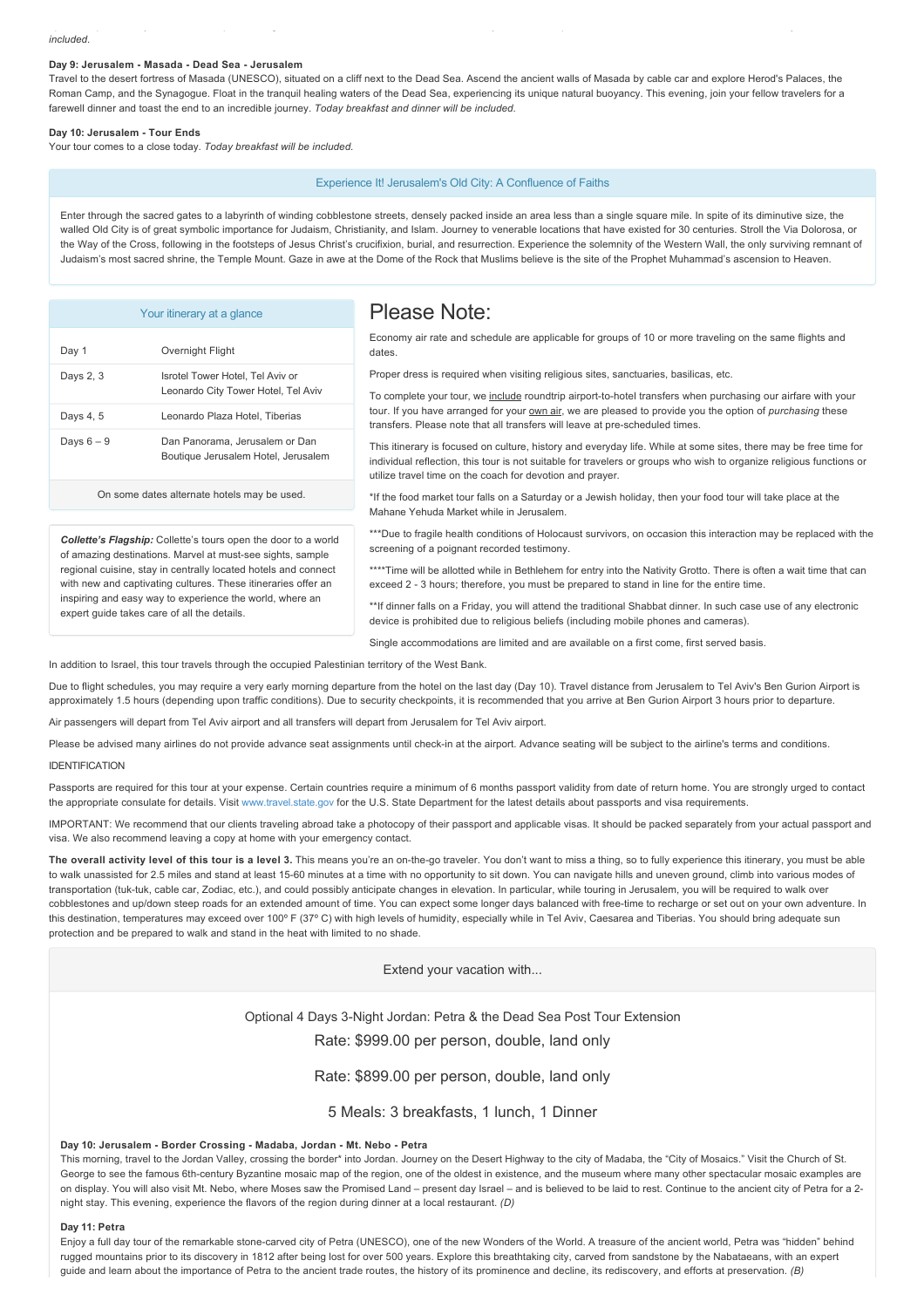#### **Day 12: Petra Wadi Rum Dead Sea**

This morning we depart for the immense desert of Wadi Rum, stunning in its natural beauty and home of the famous film, *Lawrence of Arabia*. Experience desert life and learn about the fascinating history of the Bedouin people who have lived for generations in the Wadi Rum's stark, fragile and unspoiled desert. Pause for lunch at a local campsite before relaxing on an afternoon-long transfer to the Jordanian shore of the Dead Sea. Arrive in the late afternoon and enjoy sunset overlooking the Promised Land. *(B, L)* 

guide and learn about the importance of Petra to the ancient trade routes, the history of its prominence and decline, its rediscovery, and efforts at preservation. *(B)*

#### **Day 13: Dead Sea Depart for Home**

Transfer to the airport for your flight home. *(B)*

#### Please Note:

\*Israel exit fee is approximately 110 NIS (32 US Dollars) per person, paid in local currency when crossing the border into Jordan at the Allenby Bridge (King Hussein) border crossing. When using the shuttle buses at the border crossings, a 3 US Dollar fee per person, paid in local currency or US Dollars, is collected on the bus by each driver. A Jordanian entrance visa is arranged by our local Jordanian agent in advance. The Jordan exit fee is approximately 15 US Dollars per person, paid in local currency. Rates are approximate and can be changed at any time without notice, based on governing authority. Money can be exchanged at the border crossing. The border crossing is mandated by the government and may have unpredictable wait times and longer lines. This process is similar to security and customs at an international airport. Due to security requiations, your quide cannot assist you in the border crossing. You will be responsible for handling your luggage from the bus drop-off point (on the Israeli side) to the bus pick-up point (on the Jordanian side). With your luggage, you will take the shuttle bus from the Israeli Terminal to the Jordanian Terminal located 3 miles away, where your Jordanian guide will meet you.

Fully-guided extensions are a great way to explore a new destination. Enjoy sightseeing and local experiences led by a Tour Manager or local expert.

Museum visits and shopping may be affected by observance of religious or local holidays. If traveling during the month of Ramadan, please note that the order of some features may vary and that some meal experiences may be replaced with meals in the hotel instead of local restaurants/venues. Ramadan observances are from March 23-April 24, 2023.

Single accommodations are limited and are available on a first come, first served basis.

The space on this extension is limited and will be available on a first come, first served basis. Applicable charges may apply at time of request.

We reserve the right to cancel this extension if a minimum of 4 passengers is not met to operate.

**The overall activity level of this extension is a level 3.** This means walking and standing for longer periods of time (12 hours) isn't a big deal for you. You can navigate hills and uneven ground, climb into various modes of transportation (tuk-tuk, cable car, Zodiac, etc.), and could possibly anticipate changes in elevation. You can expect some longer days balanced with free-time to recharge or set out on your own adventure.

# Important reservation information:

#### IDENTIFICATION

Passports are required for this tour at your expense. Certain countries require a minimum of 6 months passport validity from date of return home. You are strongly urged to contact the appropriate consulate for details. Visit [www.travel.state.gov](https://itinerary.collette.com/Documents/Flyer/13879/USD/www.travel.state.gov) for the U.S. State Department for the latest details about passports and visa requirements.

IMPORTANT: We recommend that our clients traveling abroad take a photocopy of their passport and applicable visas. It should be packed separately from your actual passport and visa. We also recommend leaving a copy at home with your emergency contact.

**\*Airfare:** For your convenience, we offer airfare for purchase with all vacation packages. If you purchase an air inclusive program, your airfare will be quoted inclusive of all fuel, taxes and fees. Your rates are subject to change until paid in full. Preassigned seats are limited and may not be available on every flight or departure date.

**Checked Baggage Charges:** Some airlines may impose additional charges if you choose to check any baggage. Please contact your airline or refer to its website for detailed information regarding your airline's checked baggage policies.

**Cancellation Charges for this tour:** After your seat reduction date has passed, a nonrefundable deposit will be retained. For Cancellation between 6016 days prior to departure: cancellation fee of 30% of total price. For cancellation between 15-1 days prior to departure: cancellation fee of 50% of total price. For cancellation on the day of departure and after: 100% of total price. For Ocean Cruises: For cancellation between 90-61 days prior to departure: cancellation fee of 35% of total price. For cancellation between 60-31 days prior to departure: 60% of total price. 30 or fewer days prior to departure: 100% of total price. For River Cruises: including Europe, Russia, Egypt and China, 90-61 days prior to departure: cancellation fee of 50% of total price. For cancellation between 6031 days prior to departure: cancellation fee of 85% of total price. For cancellation 30 or fewer days prior to departure: cancellation fee of 100% of total price. For Galapagos and Antarctica: A cancellation fee of 60% will apply for cancellation between 120-90 days prior to departure; A cancellation charge of 100% will apply for cancellation less than 90 days prior to departure. Cancellation protection is highly recommended and must be purchased at time of deposit. Air rates are subject to change until tour is paid in full. If Travel Protection Plan has not been purchased and a reservation is cancelled for any reason prior to departure - Air is 100% non-refundable once paid in full. Cancellation charges also apply to reservations made for "pre" and "post" night accommodations. Payment of a Per Person Travel Protection Plan Fee guarantees a full refund of all payments (including deposit), except the Travel Protection Plan Fee itself, made to Collette for travel arrangements in case of cancellation of your travel plans for any reason prior to the day of departure. The Travel Protection Plan Fee with Air only covers airline tickets you have purchased from Collette. Exception: If you originally purchased nonrefundable airline tickets, Part B of the Travel Protection Plan may provide a refund for the airline tickets, taxes, or fees in the event of a cancellation for a covered reason (see Part B for more details). The Travel Protection Plan Fee does not cover any single supplement charges which arise from an individual's traveling companion electing to cancel for any reason prior to departure. However, the Part B travel insurance includes a single supplement benefit of \$1,000 for certain covered reasons as detailed in Part B. In this case, the single supplement will be deducted from the refund of the person who cancels. Division of this charge between the two passengers involved is solely their responsibility. If insufficient funds are deducted from the canceling client, the traveling client will be charged the remaining portion of the single supplement. Cancellation waiver protects you from penalties in the event you have a need to cancel your entire inclusive tour package up to the day prior to departure. Cancellation waiver does not indemnify you from penalties if you chose to cancel partial tour components or air. If you chose to partially cancel your vacation, you will be responsible for a revision fee as well as any penalties that are incurred at the time of the cancellation. Upon cancellation of transportation or travel services where you, the customer, are not at fault and have not canceled in violation of the terms and conditions above, you will be refunded 100%. Please see your sales agent for more information, or review our brochure for details.

Responsibilities: Collette monitors security situations around the world as well as government travel advisories. Conditions may require Collette to change or even cancel trips. You accept the risks involved in travel, both foreign and domestic, and accept responsibility for your own travel decisions. Guests may be required to review and sign a participation agreement prior to engaging in certain activities on the trip.

Neither Collette Travel Service, Inc., its affiliated entities and its and their employees, shareholders, officers, directors, successors, agents, and assigns (collectively "Collette"), own or operate any person or entity which is to or does provide goods or services for these trips. You agree to be bound by the conditions of carriage for all transportation providers. Collette does not maintain control or operate the personnel, equipment, or operations of these suppliers it uses and as such Collette assumes no responsibility for and cannot be held liable for any personal injury, death, property damage or other loss, accident, delay, inconvenience, or irregularity which may be occasioned by reason of (1) any wrongful, negligent, willful or unauthorized acts or omissions on the part of any of the suppliers or other employees or agents, (2) any defect in or failure of any vehicle, equipment, or instrument owned, operated or otherwise used by any of these suppliers, or (3) any wrongful, willful or negligent act or omission on the part of any other party. Client shall indemnify and hold harmless Collette Travel Service, Inc., its affiliated entities and its and their employees, agents, shareholders, officers, successors and assigns (collectively "Collette"), from all suits, actions, losses, damages, claims or liability for any personal injury, death, property damage or other loss, accident, delay, inconvenience or irregularity which is occasioned by any negligent acts or omissions of Collette arising out of any goods or services provided for this or these trips. Additionally, responsibility is not accepted for losses or expenses due to sickness, lack of appropriate medical facilities or practitioners, weather, strikes, theft or other criminal acts, war, terrorism, computer problems, or other such causes. Other risks may arise such as, but not limited to, hazards of traveling in foreign countries including undeveloped areas, the hazards of travel by aircraft, bus, van, train, automobile or other motorized vehicle, differing safety standards, sickness, criminal acts committed by others, allergic reactions, and/or animal encounters, You are voluntarily participating in the tour and Collette, and as lawful consideration for the agreement to travel with Collette, you agree not to make a claim against Collette, its related companies, officers and employees for injuries, death, or any other claim and agree to release Collette, its related companies, officers and employees from any such claim. This release is binding on all members of your traveling party, as well as your Estate and heirs and this provision shall be enforceable even after your trip has ended. If you make your own air reservations, Collette is not responsible and shall provide no refund if your flight schedule changes so that you are not able to enjoy the entirety of your tour. All services and accommodations are subject to the laws of the country in which they are provided. Collette reserves the right to make changes in the published itinerary whenever, in their sole judgment, conditions warrant, or if